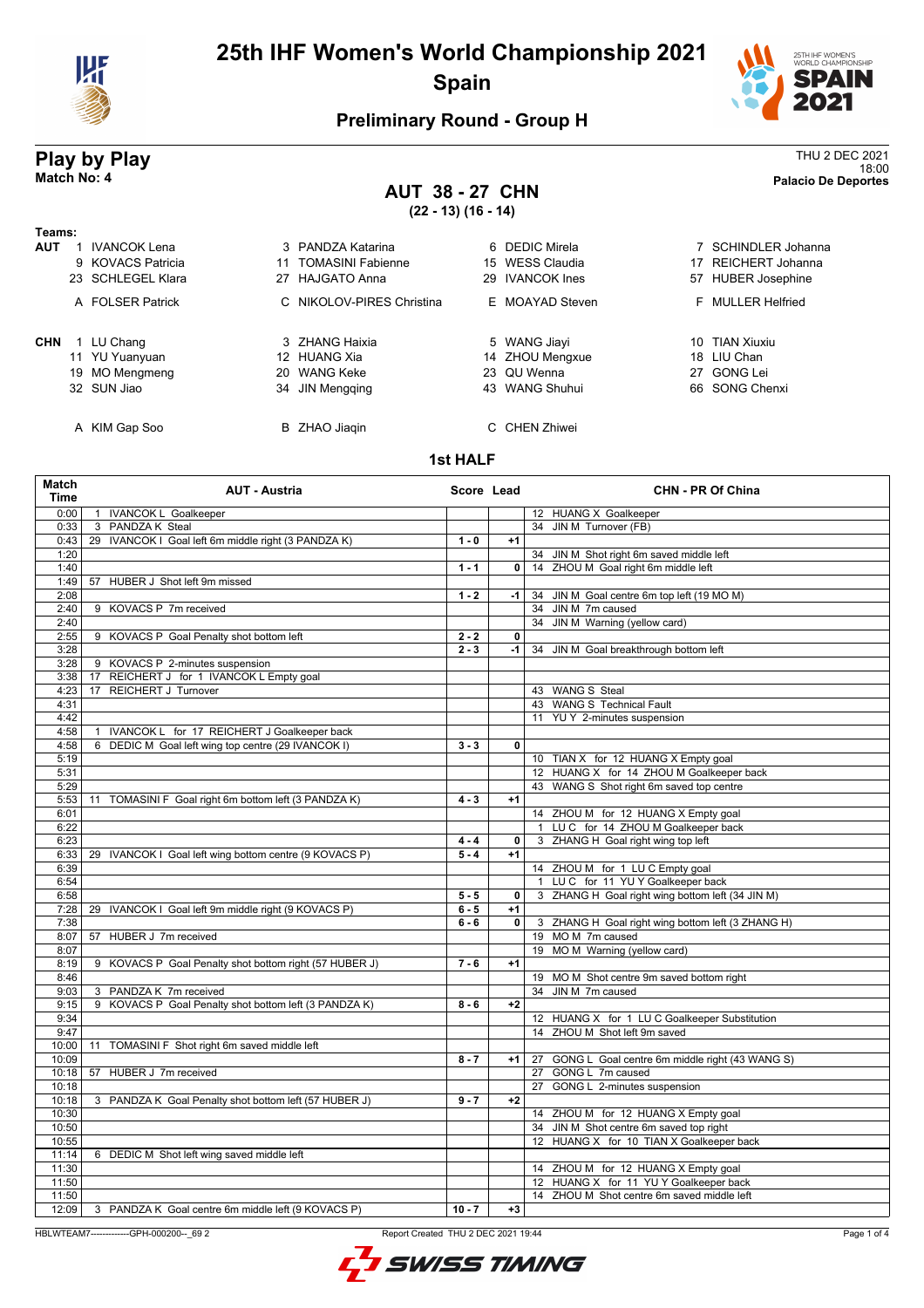



## **Preliminary Round - Group H**

## **Play by Play** Thu 2 DEC 2021 18:00 **Match No: 4 Palacio De Deportes**

#### **AUT 38 - 27 CHN (22 - 13) (16 - 14)**

**1st HALF**

| Match<br>Time  | <b>AUT - Austria</b>                                              | Score Lead |      | <b>CHN - PR Of China</b>                                       |
|----------------|-------------------------------------------------------------------|------------|------|----------------------------------------------------------------|
| 12:21          |                                                                   |            |      | Team timeout                                                   |
| 12:41          | 57 HUBER J 7m caused                                              |            |      | 14 ZHOU M 7m received                                          |
| 12:41          | 57 HUBER J 2-minutes suspension                                   |            |      |                                                                |
| 12:41          |                                                                   | $10 - 8$   | $+2$ | 34 JIN M Goal Penalty shot bottom right (14 ZHOU M)            |
| 12:59          | 7 SCHINDLER J for 1 IVANCOK L Empty goal                          |            |      |                                                                |
| 13:19          | IVANCOK L for 7 SCHINDLER J Goalkeeper back<br>$\overline{1}$     |            |      |                                                                |
| 13:16          | TOMASINI F Goal right wing bottom centre (3 PANDZA K)<br>11       | $11 - 8$   | $+3$ |                                                                |
| 13:45          | 3 PANDZA K 7m caused                                              |            |      | 34 JIN M 7m received                                           |
| 13:58<br>14:08 | 7 SCHINDLER J for 1 IVANCOK L Empty goal                          | $11 - 9$   | +2   | 34 JIN M Goal Penalty shot bottom right                        |
| 14:57          | IVANCOK L for 7 SCHINDLER J Goalkeeper back<br>$\mathbf{1}$       |            |      |                                                                |
| 15:08          | <b>TOMASINI F Technical Fault</b><br>11                           |            |      |                                                                |
| 15:38          | 57 HUBER J Block                                                  |            |      | 43 WANG S Shot centre 6m blocked                               |
| 16:01          |                                                                   |            |      | 34 JIN M Shot centre 6m saved                                  |
| 16:10          |                                                                   |            |      | 14 ZHOU M 2-minutes suspension                                 |
| 16:23          | 57 HUBER J Goal centre 6m middle right (9 KOVACS P)               | $12 - 9$   | $+3$ |                                                                |
| 16:33          |                                                                   |            |      | 10 TIAN X for 12 HUANG X Empty goal                            |
| 17:05          | 9 KOVACS P Block                                                  |            |      | 43 WANG S Shot right 6m blocked                                |
| 17:34          |                                                                   |            |      | 12 HUANG X for 10 TIAN X Goalkeeper back                       |
| 17:33          |                                                                   |            |      | 34 JIN M Shot centre 6m missed                                 |
| 17:41          | 3 PANDZA K Goal fast break (9 KOVACS P)                           | $13 - 9$   | $+4$ |                                                                |
| 17:49          |                                                                   |            |      | 10 TIAN X for 12 HUANG X Empty goal                            |
| 18:08          |                                                                   | $13 - 10$  | $+3$ | 34 JIN M Goal right 6m bottom left (11 YU Y)                   |
| 18:15<br>18:37 | 11 TOMASINI F 7m received                                         |            |      | 12 HUANG X for 10 TIAN X Goalkeeper back<br>34 JIN M 7m caused |
| 19:02          | 9 KOVACS P Penalty shot saved middle left                         |            |      |                                                                |
| 19:28          |                                                                   |            |      | 18 LIU C Shot right 6m saved middle right                      |
| 19:40          | 6 DEDIC M Goal fast break middle left (9 KOVACS P)                | $14 - 10$  | $+4$ |                                                                |
| 20:10          | 6 DEDIC M 7m caused                                               |            |      | 19 MO M 7m received                                            |
| 20:16          | 27 HAJGATO A for 1 IVANCOK L Goalkeeper Substitution              |            |      |                                                                |
| 20:16          |                                                                   |            |      | 34 JIN M Penalty shot saved top left                           |
| 20:39          | 1 IVANCOK L for 27 HAJGATO A Goalkeeper Substitution              |            |      |                                                                |
| 21:03          | 3 PANDZA K 7m received                                            |            |      | 11 YUY 7m caused                                               |
| 21:03          |                                                                   |            |      | 11 YUY 2-minutes suspension                                    |
|                | 21:03   57 HUBER J Goal Penalty shot top left (3 PANDZA K)        | $15 - 10$  | $+5$ |                                                                |
| 21:15          |                                                                   |            |      | 27 GONG L for 12 HUANG X Empty goal                            |
| 21:35          | 6 DEDIC M Steal                                                   |            |      | 34 JIN M Turnover                                              |
| 21:47          | 6 DEDIC M Goal empty goal middle centre<br>22:06 57 HUBER J Block | $16 - 10$  | $+6$ | 14 ZHOU M Shot centre 6m blocked                               |
| 22:15          | 9 KOVACS P Block                                                  |            |      | 14 ZHOU M Shot centre 6m blocked                               |
| 22:36          |                                                                   | $16 - 11$  | $+5$ | 18 LIU C Goal centre 9m middle left (14 ZHOU M)                |
| 22:40          |                                                                   |            |      | 12 HUANG X for 34 JIN M Goalkeeper back                        |
| 22:45          | 29 IVANCOK I Goal left wing bottom right (9 KOVACS P)             | $17 - 11$  | $+6$ |                                                                |
| 22:55          |                                                                   |            |      | 34 JIN M for 12 HUANG X Empty goal                             |
| 23:25          |                                                                   |            |      | 12 HUANG X for 11 YU Y Goalkeeper back                         |
| 24:05          |                                                                   |            |      | 14 ZHOU M Shot centre 9m saved middle left                     |
| 24:13          | 3 PANDZA K Block                                                  |            |      | 3 ZHANG H Shot left 9m blocked                                 |
| 24:51          | Team timeout                                                      |            |      |                                                                |
| 25:23          | 3 PANDZA K Goal breakthrough bottom left (29 IVANCOK I)           | $18 - 11$  | $+7$ |                                                                |
| 25:32          |                                                                   |            |      | 34 JIN M Shot centre 6m saved middle right                     |
| 26:04<br>26:33 | 57 HUBER J Goal Penalty shot bottom right                         | 19 - 11    | +8   | 27<br><b>GONG L Technical Fault</b>                            |
| 27:12          | IVANCOK I Shot left 9m saved middle right<br>29                   |            |      |                                                                |
| 27:19          |                                                                   |            |      | 66 SONG C for 12 HUANG X Goalkeeper Substitution               |
| 27:23          |                                                                   | $19 - 12$  | +7   | ZHOU M Goal fast break middle right<br>14                      |
| 27:48          | 3 PANDZA K Turnover                                               |            |      |                                                                |
| 28:07          |                                                                   |            |      | 14 ZHOU M Technical Fault                                      |
| 28:16          | 6 DEDIC M Goal fast break middle right (3 PANDZA K)               | $20 - 12$  | $+8$ |                                                                |
| 28:42          |                                                                   | $20 - 13$  | $+7$ | GONG L Goal centre 6m middle left (34 JIN M)<br>27             |
| 29:31          | 9 KOVACS P Goal left 6m bottom right (3 PANDZA K)                 | $21 - 13$  | $+8$ |                                                                |
| 29:31          |                                                                   |            |      | GONG L 2-minutes suspension<br>27                              |
| 29:31          |                                                                   |            |      | 19 MOM for 66 SONG C Empty goal                                |
| 29:52          |                                                                   |            |      | 66 SONG C for 34 JIN M Goalkeeper back                         |
| 29:49          |                                                                   |            |      | 18 LIU C Shot centre 6m saved middle left                      |
|                | 30:00   57 HUBER J 7m received                                    |            |      | 14 ZHOU M 7m caused                                            |
| 30:00          | 29 IVANCOK I Goal Penalty shot middle left (57 HUBER J)           | $22 - 13$  | +9   |                                                                |
|                | AUT <sub>24</sub> 8 H2ZF CHN                                      |            |      |                                                                |



-----GPH-000200--\_69 2 AUT - Austria

**Match**<br>Time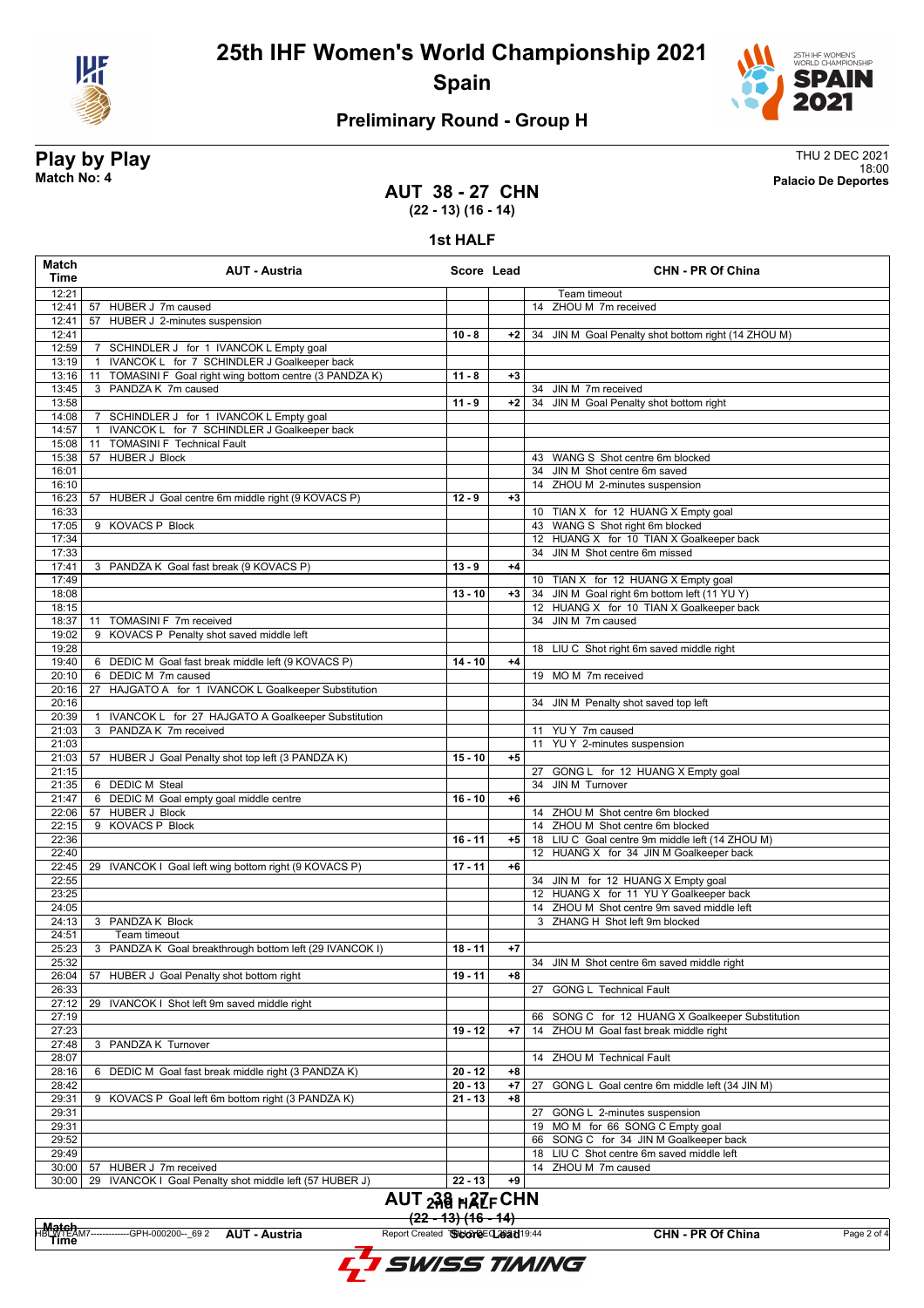



## **Preliminary Round - Group H**

|                |                 | <b>Play by Play</b>                                                       |                        |            | <b>THU 2 DEC 2021</b>                                                         |
|----------------|-----------------|---------------------------------------------------------------------------|------------------------|------------|-------------------------------------------------------------------------------|
| Match No: 4    |                 | <sup>1</sup> IVANCOK L Goalkeeper                                         |                        |            | 18:00<br><b>Palacio De Deportes</b>                                           |
| 30:00<br>30:39 |                 | 29 IVANCOK I Goal left 6m middle right (6 DEDIC M)                        | $23 - 13$              | $+10$      | 12 HUANG X Goalkeeper                                                         |
| 31:15          |                 |                                                                           |                        |            | 10 TIAN X Shot left 6m saved bottom left                                      |
|                |                 | 31:35   29 IVANCOK I Technical Fault                                      |                        |            |                                                                               |
| 32:08          |                 | 27 HAJGATO A for 1 IVANCOK L Goalkeeper Substitution                      |                        |            |                                                                               |
| 32:22          |                 | IVANCOK L for 27 HAJGATO A Goalkeeper Substitution                        |                        |            | 34 JIN M 7m received                                                          |
| 32:48<br>33:05 |                 |                                                                           | $23 - 14$              | +9         | 14 ZHOU M Goal Penalty shot bottom centre (34 JIN M)                          |
| 33:13          |                 | 3 PANDZA K Goal Penalty shot middle left                                  | $24 - 14$              | $+10$      |                                                                               |
| 33:41          |                 |                                                                           |                        |            | 43 WANG S Shot centre 6m saved top left                                       |
| 33:54          |                 |                                                                           | $24 - 15$              | +9         | 10 TIAN X Goal left 6m bottom right                                           |
| 34:16          |                 | 29 IVANCOK I Technical Fault                                              |                        |            |                                                                               |
| 35:11<br>35:29 |                 | 3 PANDZA K Technical Fault                                                |                        |            | 3 ZHANG H Technical Fault                                                     |
| 35:39          |                 |                                                                           | $24 - 16$              | +8         | 3 ZHANG H Goal fast break top right (10 TIAN X)                               |
| 36:08          |                 | 29 IVANCOK I Technical Fault                                              |                        |            |                                                                               |
| 36:41          |                 |                                                                           | $24 - 17$              | $+7$       | 3 ZHANG H Goal right wing bottom left (34 JIN M)                              |
| 36:56          | 11              | TOMASINI F Shot right wing post                                           |                        |            |                                                                               |
| 37:03          |                 | 6 DEDIC M Goal left wing bottom left                                      | $25 - 17$              | $+8$       |                                                                               |
| 37:12<br>37:43 |                 |                                                                           | $25 - 18$              | $+7$       | 34 JIN M Goal fast break bottom left (19 MO M)<br>32 SUN J 7m caused          |
| 37:43          |                 | 9 KOVACS P 7m received                                                    |                        |            | 32 SUN J 2-minutes suspension                                                 |
| 37:57          |                 |                                                                           |                        |            | JIN M for 12 HUANG X Empty goal<br>34                                         |
| 37:59          |                 | 3 PANDZA K Penalty shot saved bottom left                                 |                        |            |                                                                               |
| 38:21          |                 |                                                                           |                        |            | 12 HUANG X for 34 JIN M Goalkeeper back                                       |
| 38:21          |                 |                                                                           |                        |            | 19 MOM Shot right 6m missed                                                   |
| 38:39          |                 |                                                                           |                        |            | 34 JIN M for 12 HUANG X Empty goal                                            |
| 38:34<br>39:26 |                 | 6 DEDIC M Goal left 6m bottom left (9 KOVACS P)                           | $26 - 18$<br>$26 - 19$ | +8<br>$+7$ | 34 JIN M Goal centre 9m bottom left (14 ZHOU M)                               |
| 39:40          |                 |                                                                           |                        |            | 12 HUANG X for 5 WANG J Goalkeeper back                                       |
| 39:46          |                 |                                                                           |                        |            | 5 WANG J for 12 HUANG X Empty goal                                            |
| 39:44          |                 | 3 PANDZA K Goal breakthrough middle left                                  | $27 - 19$              | +8         |                                                                               |
| 40:05          |                 |                                                                           | $27 - 20$              | $+7$       | 3 ZHANG H Goal right wing bottom left (34 JIN M)                              |
| 40:19          |                 |                                                                           |                        |            | 12 HUANG X for 34 JIN M Goalkeeper back                                       |
| 40:35          |                 | 11 TOMASINI F Goal right wing bottom centre (3 PANDZA K)                  | $28 - 20$              | $+8$       |                                                                               |
| 41:24          |                 | 42:10   57 HUBER J 7m received                                            |                        |            | 5 WANG J Technical Fault<br>19 MOM 7m caused                                  |
| 42:29          |                 | 29 IVANCOK I Penalty shot post                                            |                        |            |                                                                               |
| 43:08          | 17              | <b>REICHERT J Steal</b>                                                   |                        |            | JIN M Turnover<br>34                                                          |
| 43:23          |                 |                                                                           |                        |            | WANG K 2-minutes suspension<br>20                                             |
| 43:29          |                 | 3 PANDZA K Goal right 6m bottom centre (29 IVANCOK I)                     | $29 - 20$              | +9         |                                                                               |
| 43:40          |                 |                                                                           |                        |            | Team timeout                                                                  |
| 43:50<br>43:57 |                 |                                                                           |                        |            | 18 LIU C for 12 HUANG X Empty goal<br>12 HUANG X for 18 LIU C Goalkeeper back |
| 43:54          |                 |                                                                           | $29 - 21$              | $+8$       | 10 TIAN X Goal left wing bottom right (34 JIN M)                              |
| 44:21          | 11              | TOMASINI F Goal right wing bottom centre (3 PANDZA K)                     | $30 - 21$              | +9         |                                                                               |
| 44:34          |                 |                                                                           |                        |            | 18 LIU C for 12 HUANG X Empty goal                                            |
| 44:59          |                 |                                                                           |                        |            | 1 LUC for 34 JIN M Goalkeeper back                                            |
| 44:55          |                 |                                                                           | $30 - 22$              | $+8$       | 14 ZHOU M Goal centre 9m bottom right (18 LIU C)                              |
| 45:27<br>45:49 |                 | 9 KOVACS P Goal empty goal top centre                                     | $31 - 22$              | $+9$       | 14 ZHOU M Technical Fault                                                     |
| 46:27          |                 | 3 PANDZA K Goal right 9m middle right (9 KOVACS P)                        | $32 - 22$              | $+10$      |                                                                               |
| 46:52          |                 |                                                                           |                        |            | 18 LIU C Technical Fault                                                      |
| 47:06          |                 | 3 PANDZA K Goal right 6m bottom left (9 KOVACS P)                         | $33 - 22$              | $+11$      |                                                                               |
| 47:35          |                 |                                                                           | $33 - 23$              | $+10$      | 3 ZHANG H Goal right wing bottom left                                         |
| 47:50          |                 | 3 PANDZA K Shot right wing missed                                         |                        |            |                                                                               |
| 48:18          |                 |                                                                           | $33 - 24$              | +9         | 14 ZHOU M Goal left 9m middle left (10 TIAN X)                                |
| 48:23<br>48:42 |                 | 9 KOVACS P 2-minutes suspension                                           |                        |            | 14 ZHOU M Shot centre 9m saved bottom left                                    |
| 48:49          | 23              | SCHLEGEL K for 1 IVANCOK L Empty goal                                     |                        |            |                                                                               |
| 49:38          | 27              | HAJGATO A for 3 PANDZA K Goalkeeper back                                  |                        |            |                                                                               |
| 49:34          | 15 <sub>1</sub> | WESS C Shot right 6m post                                                 |                        |            |                                                                               |
| 49:50          |                 |                                                                           |                        |            | 14 ZHOU M Shot right 6m saved middle right                                    |
| 49:59          |                 | 3 PANDZA K for 27 HAJGATO A Empty goal                                    |                        |            |                                                                               |
| 50:26          |                 | 27 HAJGATO A for 23 SCHLEGEL K Goalkeeper back                            |                        |            |                                                                               |
| 50:22<br>50:36 |                 | 6 DEDIC M Goal left wing bottom left (3 PANDZA K)<br>3 PANDZA K 7m caused | $34 - 24$              | $+10$      | 32 SUN J 7m received                                                          |
| 50:54          |                 |                                                                           |                        |            | TIAN X Penalty shot saved bottom left<br>10                                   |
| 51:56          |                 | Team timeout                                                              |                        |            |                                                                               |
| 52:10          | 17              | REICHERT J Goal left 6m middle left (9 KOVACS P)                          | $35 - 24$              | $+11$      |                                                                               |
| 52:45          |                 |                                                                           | $35 - 25$              | $+10$      | 3 ZHANG H Goal right wing top right (14 ZHOU M)                               |
| 53:16          |                 | 6 DEDIC M Shot left wing saved bottom right                               |                        |            |                                                                               |
| 53:59          |                 |                                                                           |                        |            | 66 SONG C for 1 LU C Goalkeeper Substitution                                  |
| 54:04          |                 |                                                                           |                        |            | 43 WANG S for 66 SONG C Empty goal                                            |
| 54:06<br>54:18 | $7\overline{ }$ | <b>SCHINDLER J Block</b>                                                  |                        |            | 43 WANG S Shot right 9m blocked<br>66 SONG C for 10 TIAN X Goalkeeper back    |
|                |                 |                                                                           |                        |            |                                                                               |

HBLWTEAM7-------------GPH-000200--\_69 2 Report Created THU 2 DEC 2021 19:44